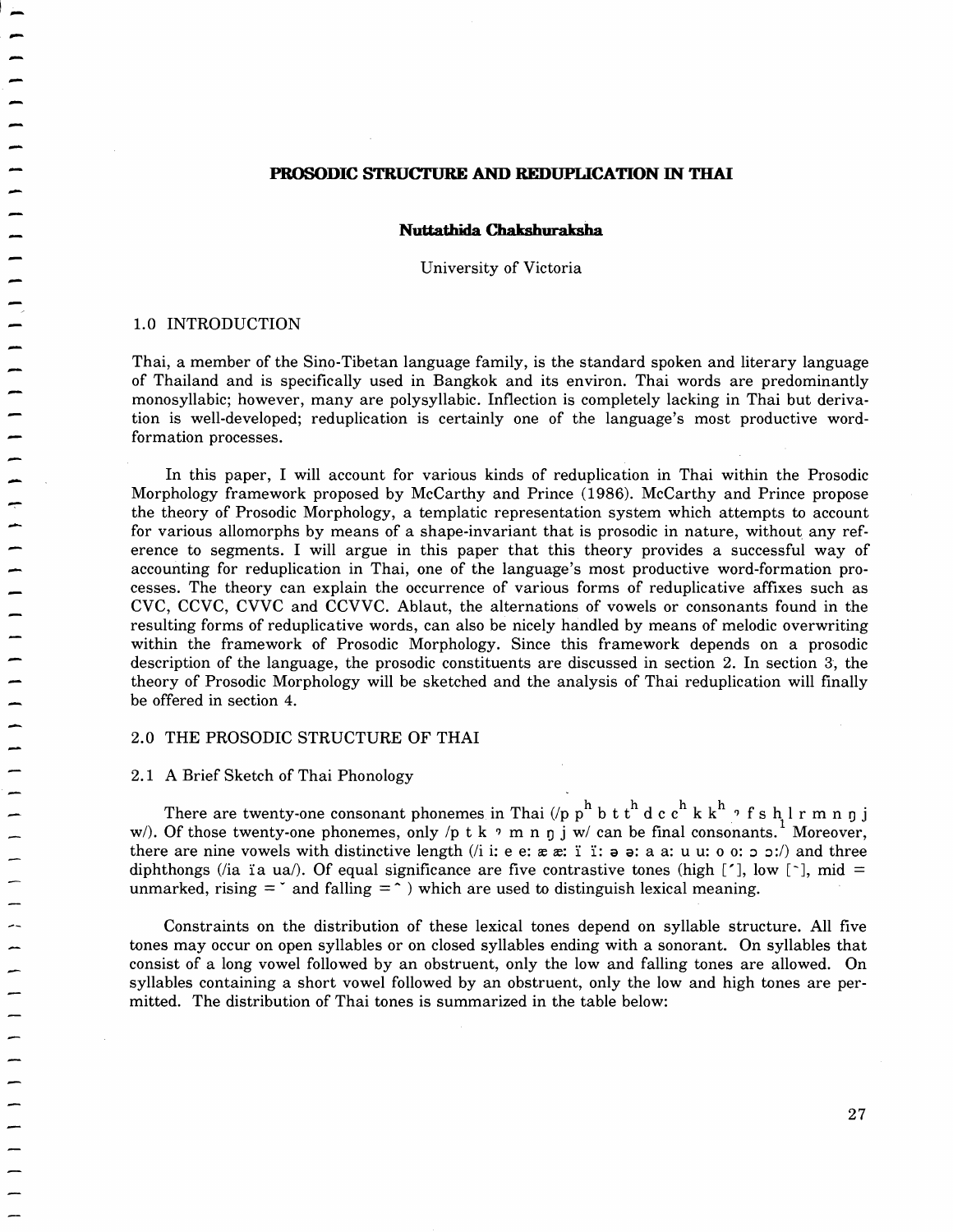|            |               |                 | Table 1: Summary of Thai Tones |         |        |
|------------|---------------|-----------------|--------------------------------|---------|--------|
| Syllable   | Lexical Tones |                 |                                |         |        |
| Structure  |               |                 |                                |         |        |
|            | high          | 1 <sub>ow</sub> | mid                            | falling | rising |
| $C(C)$ VV  | X             | X               | Χ                              | X       | X      |
| C(C)VS     | X             | X               | X                              | X       | X      |
| $C(C)$ VVS | $\mathbf x$   | $\mathbf x$     | $\mathbf x$                    | X       | X      |
| $C(C)$ VO  | X             | X               | $\overline{\phantom{m}}$       |         |        |
| $C(C)$ VVO |               | X               | $\overline{\phantom{m}}$       | X       |        |

#### 2.2 Theoretical Issues in Syllable Structure

There have been a number of proposals concerning the internal structure of the syllable. These proposals differ with respect to whether they recognize a rime constituent or a flat syllable structure (Hyman (1985)). In both theories, the phonological weight of a syllable is expressed by its internal build-up. According to the theory that recognizes a rime, a light syllable is defined as one whose rime does not branch, and a heavy syllable as one whose rime does branch. Thus, in order to establish the weight of a syllable, only its rime is 'projected' and the heavy vs. light distinction is redefined as one between branching vs non-branching, as illustrated in  $(1)$ :



On the other hand, the theory recognizing a flat syllable structure depends on the number of moras to express the weight distinction. It is this theory of internal syllable structure and prosodic weight on which my analysis is based. In the moraic approach, a light syllable consists of one mora whereas a heavy syllable comprises two moras. The status of the syllable onset has different interpretations. For instance, Hyman (1985) and Davis (1990) consider the onset moraic since it is adjoined to a mora position. I, however, follow McCarthy and Prince (1986) and Hayes (1989) in considering the onset to be non-moraic; the onset is attached to the syllable node. This second moraic approach to the internal syllable structure is displayed in (2):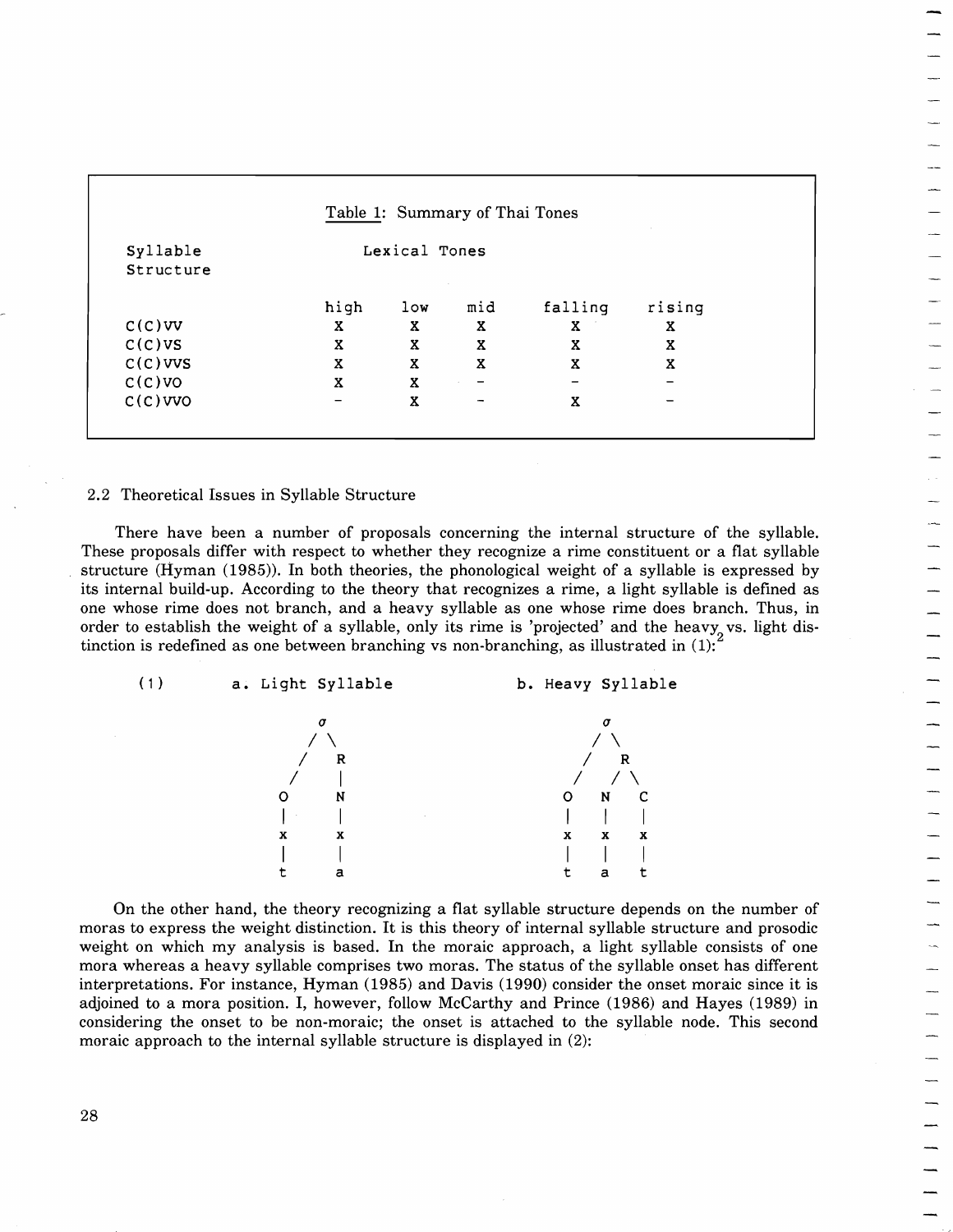

As (2) illustrates, a mora has a dual role: it serves as a position of autosegmental association as well as a weight unit. Generally, vowels associate to moras while weightless consonants associate to the syllable node. The mora with its dual role is developed by McCarthy and Prince (1986) as the centre of their theory of Prosodic Morphology.

2.3 Thai Syllable Structure

Thai syllable structure is of the form  $C(C)VC$ ,  $C(C)VV$ , and  $C(C)VVC$  where VV is either a long vowel or a diphthong. The onset is obligatory: any consonant or a maximum of two consonants cap fill the onset position. The possible clusters are as follows: /p  $p''$  t t $^n$  k k $^n$ / followed by /l r w/; /t t<sup>h</sup>/ followed by  $\overline{r}$  and /w/; /k k<sup>h</sup>/ followed only by /w/; and /s/ followed by stops. In the syllable coda, on the other hand, only a restricted set of segments may occur, namely /p t k  $\gamma$  m n n j  $w/$ .

Over the years, the question concerning the maximum number of moras a syllable can contain has been addressed. In most current theories, the maximum syllable weight is said to be bimoraic (Hyman (1985) and McCarthy and Prince (1986)). However, with a few pieces of convincing evidence from compensatory lengthening and stress, Hayes (1989) and Macken (1990) suggest that trimoraic syllables exist. Following them, I will argue in this section that trimoraic syllables also exist in Thai. The evidence is from the language stress pattern.

In Thai, a syllable consists of one, two, or maximally three moras. A monosyllabic word is obligatorily bimoraic or trimoraic. The only time monomoraic syllables occur is in polysyllabic words in a fast speech style. The first syllable of a bisyllabic word or the first and second syllables of trisyllabic words may contain one mora if it ends in a glottal stop. When the glottal stop is dropped, the tone is alway neutralized as mid. This phenomenon is shown in (3):

(3) a. tags.ko:n ---> tako:n 'to shout' b. sa'ha'rát ---> saharát 'The United States' c. rá?mátrá?wan --> ramátrawan 'careful'

After the syllable is defined, each element of the nucleus and coda positions is assigned one mora. Following the assignment of moras, onset is attached to the syllable node. For example, in C1VC2, the syllable contains two moras whereby V takes up one mora and C2 takes up another mora and C1 is linked up to the syllable node.

Since the coda position is assigned one mora, the final consonant must be recognized as moraic regardless of how sonorous it is. The evidence supporting this can be drawn from compensatory lengthening in reduplication as well as from insertion of a glottal stop in Indic loanwords in Thai. For example, consider the word  $kra \times ik \rightarrow ka \times ik \times a \times i$ : 'mirthfully'. If /k/ is understood as

 $\overline{\phantom{a}}$  $\frac{1}{2}$ |<br>|<br>| -<br>-<br>--<br>-<br>--<br>-<br>--<br>-<br>-

-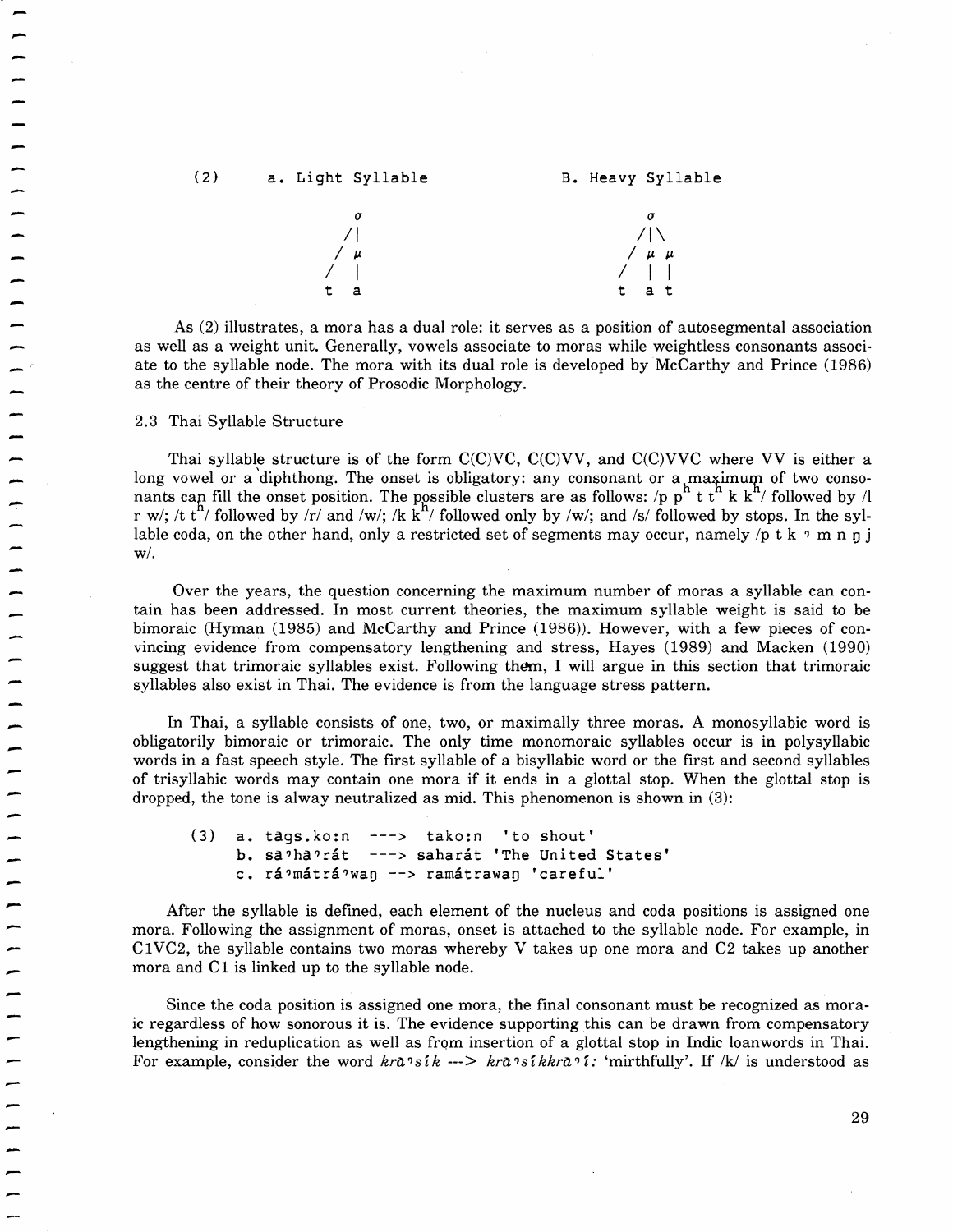moraic, then vowel lengthening is easily accounted for. That is, when k deletes, the mora position is left empty, and subsequently the vowel i lengthens to fill that mora position. If the k is nonmoraic, compensatory lengthening would not be motivated. Similarly, a glottal stop is obligatorily inserted if the Indic loanwords end in high short vowels, e.g. Pali *sati* ---> Thai *sati*<sup>9</sup> 'mindfulness' (Miyamoto (1992)). Again, this shows that  $\gamma$  is moraic; otherwise, the syllable structure constraint that one mora is not allowed in a final syllable would be violated.

Miyamoto (1992) proposes the syllable template for Thai shown below:

 $(4)$ 

In postulating this bimoraic syllable template, he assumes that there is no moraic weight distinction between CVC and CVVC. That is, Thai does not have super-heavy syllables, conforming to the general assumption by Hyman (1985) that the maximal weight of a syllable is universally two moras. Therefore, for Miyamoto, the syllable structure of the word *ka:n* 'maker' will look like that in  $(5)$ :



 $\sqrt{}$  $\mu$   $\mu$ 

Miyamoto does not give any evidence supporting his argument or the internal syllable structure in (5). Moreover, since vowel length is distinctive in Thai, it seems contradictory that the language does not have weight distinction between V and VV when they are followed by a consonant. On the other hand, if we posit that Thai distinguishes heavy syllables from super-heavy syllables, the distinction between CVC and CVVC can be captured. In fact, the language has to recognize trimoraic syllable structure for the sake of stress. In Thai, stress depends on the weight of the syllable; in non-derived forms, a super-heavy syllable takes the main stress, as illustrated in (6):

(6) Stress Pattern

|                                                             | 'bright'      |
|-------------------------------------------------------------|---------------|
| a. $'$ wæ:w'wa:w<br>b. p <sup>h</sup> i:'p <sup>h</sup> a:m | 'to be hasty' |
| c. 'jæ̂:pjon                                                | 'ingenius'    |

To sum up, Thai has monomoraic light syllables, bimoraic heavy syllables and trimoraic super-heavy syllables. The representation of Thai syllable structure is given in (7):

(7) a. Light Syllable

$$
\begin{array}{c}\n\sigma \\
\big/ \big/ \mu \\
\big/ \mu \\
t a \qquad \text{tako:n 'to shout'}\n\end{array}
$$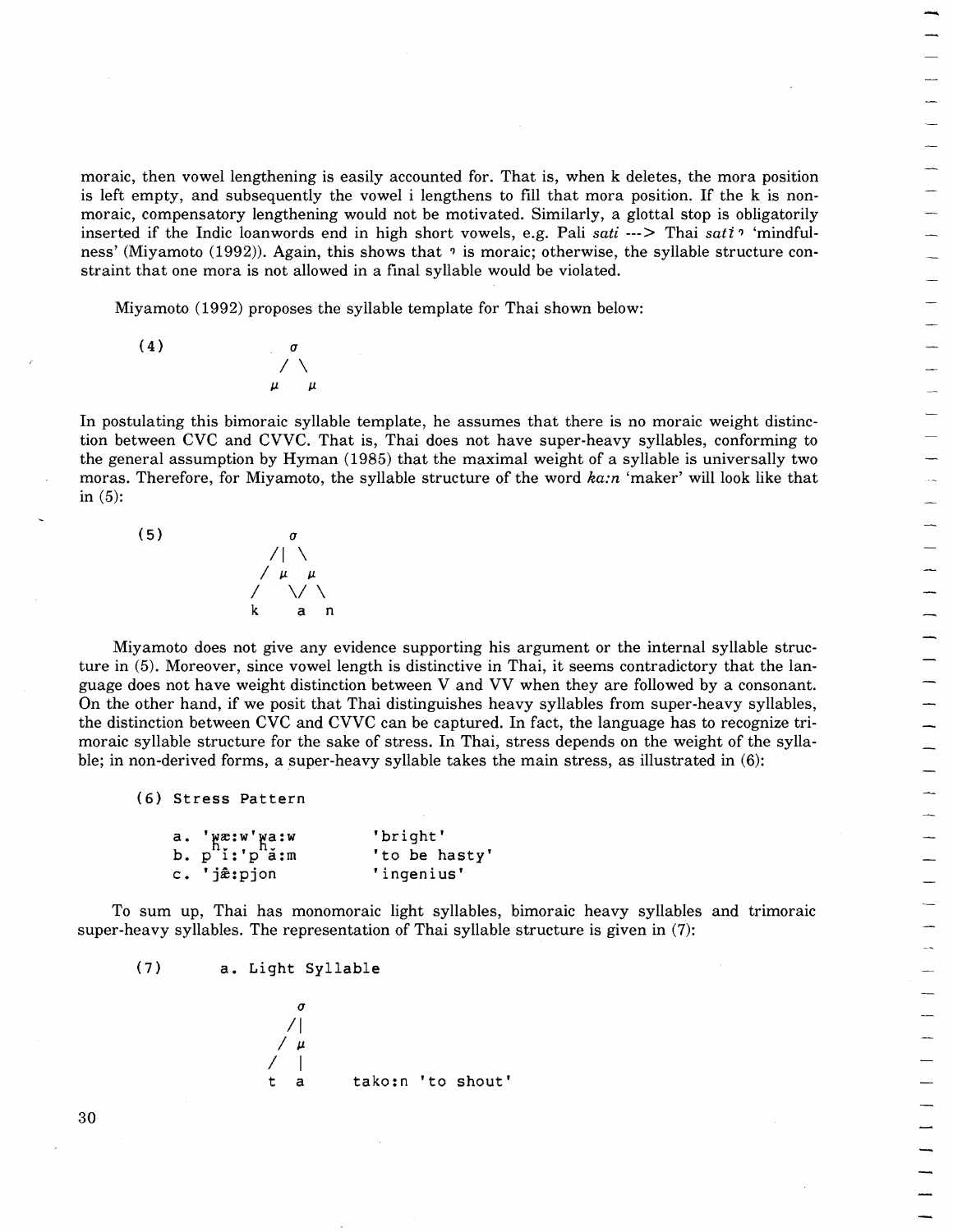



# ,.. 3.0 PROSODIC MORPHOLOGY

|<br>|<br>|

-<br>-<br>-

—<br>-<br>-

-<br>-<br>-

|<br>|<br>| -<br>-<br>-

|<br>|<br>|

\

The main idea of Prosodic Morphology is that templates that are relevant for morphological processes are defined in terms of the authentic units of prosody. According to McCarthy and Prince (1990), these are: mora ( $\mu$ ), syllable ( $\sigma$ ), foot (F), and prosodic word (W). In other words, Prosodic Morphology recognizes those entities as the only legitimate targets for a process like reduplication. This view is different from the CV-skeleta theory of Marantz (1982) since the latter takes segments to be the target of reduplication.

Another difference between the two theories lies in the way they treat allomorphs of reduplicative morphemes. The CV-theory must set out the reduplicative template as the longest observed realization and must then discard empty template slots after the melody has been mapped onto the target frame. Prosodic Morphology, however, assumes that empty templatic slots do not exist; it can define the template as, for example, the syllable which includes in it all possible syllable shapes allowed in the language, and hence, does not have to discard unassociated elements. This is one of the reasons that Prosodic Morphology will have more success than the CV-theory in handling Thai reduplication. The CV-theory cannot adequately account for the full reduplication of words or morphemes which occur in the language since they may have different CV-skeleta. The Prosodic Morphology process copies an entire Thai prosodic word including tones. The template representation system accounts for various allomorphs by means of a shape-invariant that is prosodic in nature, without any reference to segments.

Like proponents of the CV-theory, however, McCarthy and Prince still assume that the entire segmental melody of the reduplication domain is copied onto a new plane. Also, mapping of the segmental material into the template is directional: in unmarked cases, left-to-right for prefixes and right-to-Ieft for suffixes and free choice for root-and-pattern systems. For reduplicative affixation, they assume edge-in reprosodization, by which the affix occurs at an edge. That is, in unmarked cases, prefixes reprosodize at the beginning and suffixes at the end of the domain.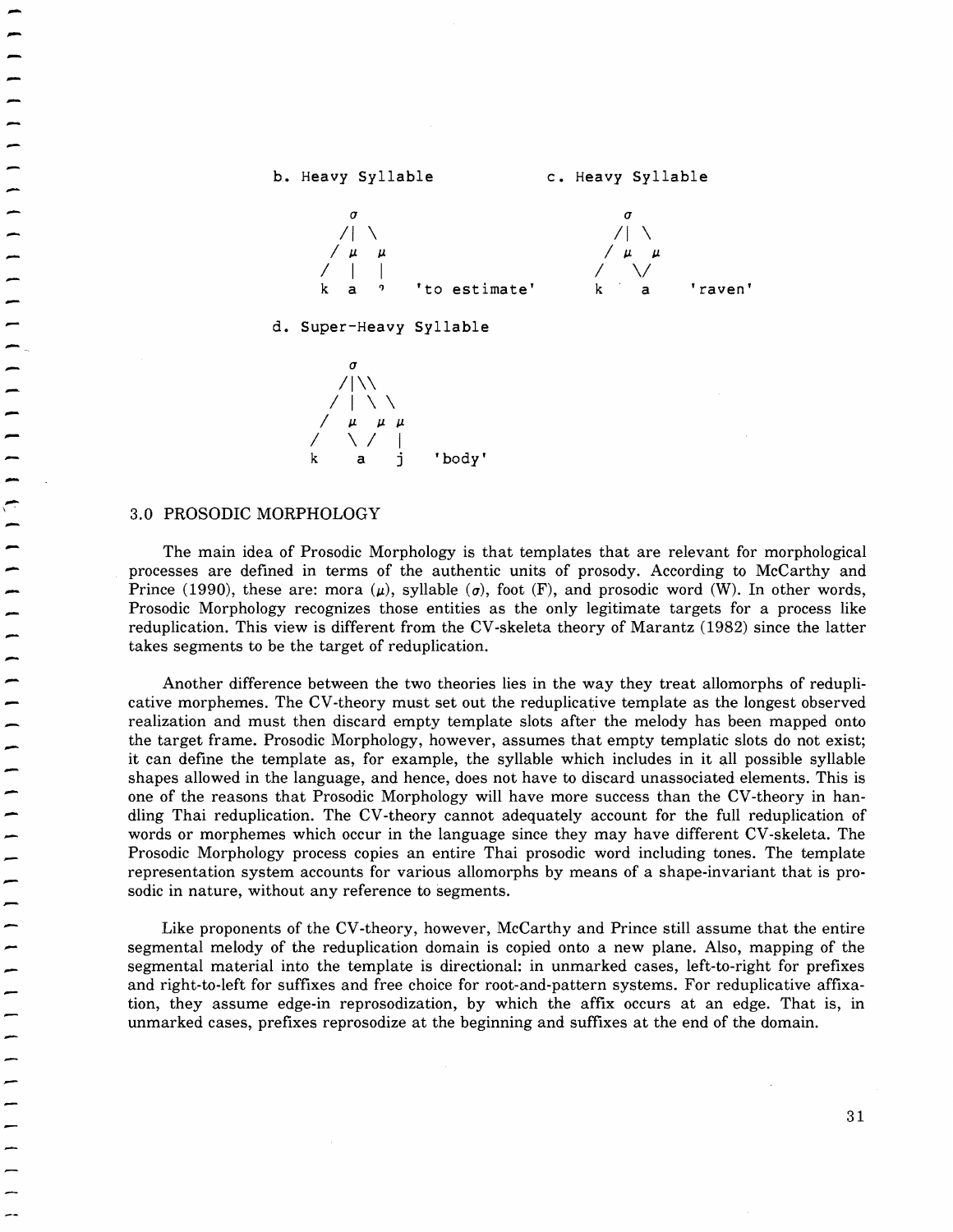There is another difference between CV-theory and Prosodic Morphology. In Prosodic Morphology, association is assumed to be template-driven in the sense that the phonemic melody is parsed by the affixal template. In the CV-theory, on the other hand, association is assumed to be phoneme-driven whereby the melody elements are matched one by one to the template. In both cases, association is subject to the Well-formedness Condition which states that association lines may not cross and no elements may be skipped.

In addition to the basic apparatus of the framework that I have outlined, "Melodic Overwriting" is another part of Prosodic Morphology which will playa key role in the analysis of Thai reduplication. In certain types of reduplication, a portion of the reduplicative affix has a fixed melodic shape regardless of the base melody. In CV-theory, these cases will be treated by means of "Prespecification" whereby a particular feature is associated to a position in the template. McCarthy and Prince argue against prespecification in the light of 'echo' words in English such as table-shmable, book-shmook, and so on. Since the echo word phenomenon is a result of full reduplication, no template can be determined, and as a consequence, nothing can be prespecified. As an alternative, McCarthy and Prince propose melodic overwriting in which a feature changing association overwrites the original melodic material copied from the base. Thus, in the echo word tableshmable, shm overwrites t, then the templatic melody shm associates with the onset of the syllable template and the t is subsequently delinked.

#### 4.0 REDUPLICATION

# 4.1 Types of Reduplication in Thai

Reduplication in Thai is total. That is, the process copies the whole phonological word, including tones, from the base. The evidence supporting this claim comes from forms like  $di$ : 'very good' (from di:), wx:wwa:wwx:wwa:w 'bright' (from wx:wwa:w) and  $2 \cdot n \cdot a$ :n 'read continuously' (from  $2\pi$ ) where, after the process of reduplication, long vowels and the low tone occur in both the base and the reduplicative affix.

Recall that reduplication is one of the most productive word-formation processes in Thai. In fact, it has been observed that every grammatical word-category can be reduplicated. Tentatively, there are four main types of reduplication in Thai: simple reduplication, emphatic reduplication, negative reduplication, and evocative reduplication. 4.1.1 Simple Reduplication

Simple reduplication copies the whole base. That is, a copy is generated that looks exactly the same as the base. Simple reduplication can operate on words of different classes and will trigger some change in the meaning of each word. For instance, the reduplication of a noun changes the quantity from singular to plural; that of an adjective shows generality; that of an adverb adds to intensity; that of a verb indicates the continuity of an action; and that of a classifier exhibits distribution of an action. Examples of simple reduplication are shown below:

|  |  | (8) a. dek 'child' ---> dek'dek 'children'        |
|--|--|---------------------------------------------------|
|  |  | b. nân 'sit' ---> nân'nân 'sit continuously'      |
|  |  | c. di: 'well' $--->$ di:'di: 'very well'          |
|  |  | d. bæ:n 'flat' $---$ > bæ:n'bæ:n '(sort of) flat' |
|  |  | e. nâ: 'page' ---> nâ:'nâ: 'page by page'         |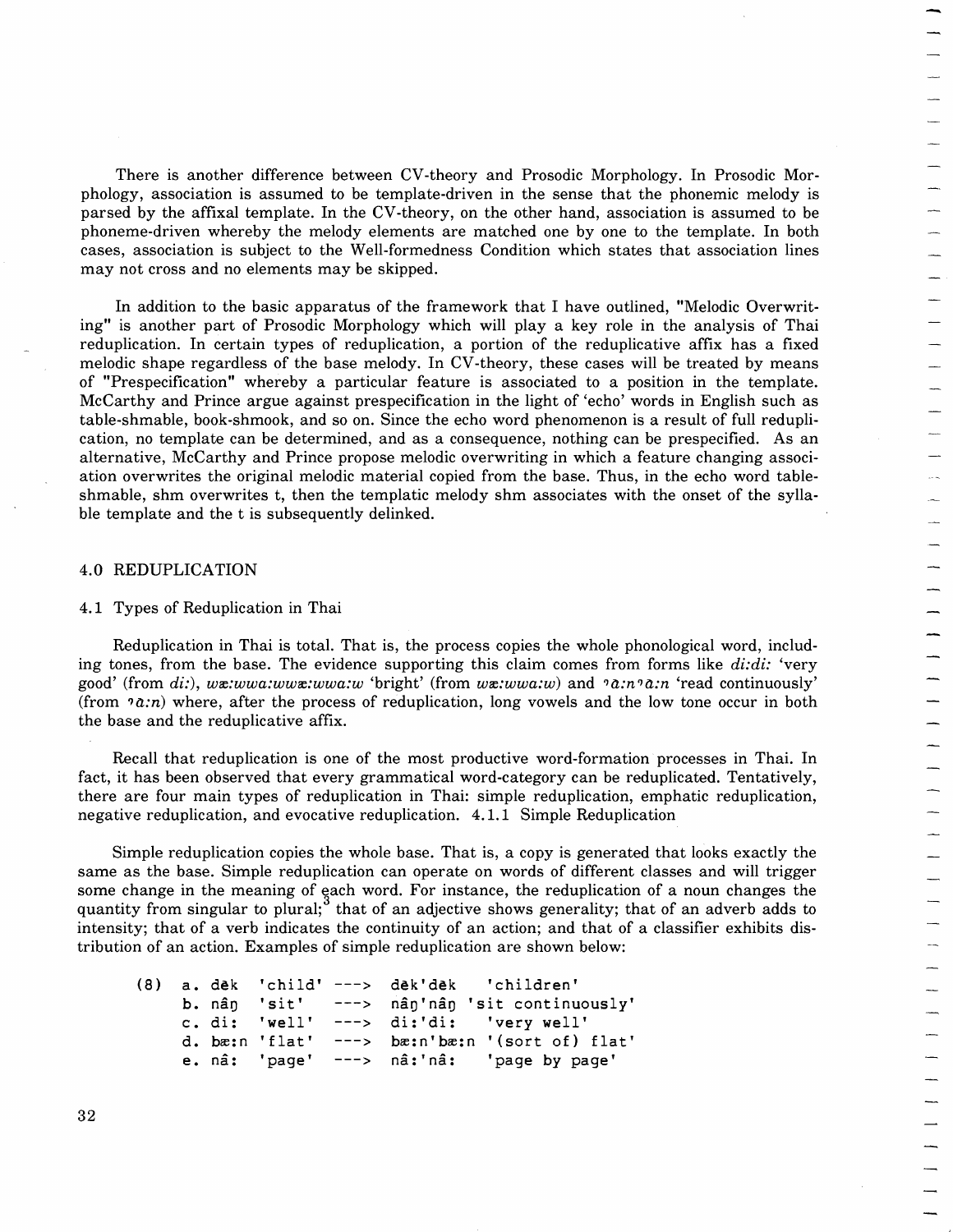Considering the examples in (8), it is difficult to predict whether the copying process is prefixal or suffixal due to the full reduplication. However, a consistent stress pattern is evident; the main stress falls on the second syllable of the reduplicative forms whereas the secondary stress falls on the first syllable. Thus, it seems reasonable to claim that, with simple reduplication, the process is prefixal in which case the base receives the main stress and the affix gets the weak one. In the reduplicative form of bisyllabic bases, the main stress is assigned on the antepenultimate and last syllables, but the stress is a little stronger on the last one, e.g. *na:rak* 'cute' ---> *na:'rakna:'rak* '(sort of) cute'

4.1. 2 Emphatic Reduplication

Like simple reduplication, emphatic reduplication copies the entire base. This reduplicative affix is a prefix with a fixed high tone. Emphatic reduplication only operates on verbs, adjectives, and adverbs to add emphasis to the words. With emphatic reduplication, the main stress is assigned on the base, whereas the prefix receives the secondary stress. Instances of emphatic reduplication are given below:

|  | (9) a. $c^h$ <sub>5</sub> p 'like' | $\cdots$ > c <sup>h</sup> <sup>5</sup> p'c <sup>h</sup> <sup>5</sup> p 'really like' |
|--|------------------------------------|--------------------------------------------------------------------------------------|
|  | b. kin 'eat'                       | ---> kin'kin 'really eat'                                                            |
|  | c. niaj 'tired'                    | ---> niaj'niaj 'really tired'                                                        |
|  | d. suǎi 'lovely'                   | ---> súaj'sǔaj 'really lovely'                                                       |

4.1.3 Negative Reduplication

This type of reduplication again copies the whole morpheme from the base but this time the reduplicative affix is a suffix with a fixed vowel, either  $\alpha$  or  $\beta$ . If the base is bisyllabic, the suffix has either one of the two vowels fixed on the second syllable. This pattern of reduplication serves to convey a negative attitude toward a thing or a person. In this case, both the base and the suffix receive main stress and in bisyllabic words, the main stress falls on the antepenultimate and last syllables. Examples of negative reduplication are given in (10):

(10) a. di:  $\qquad \qquad \longrightarrow \qquad \text{d} \text{:} \text{d} \text{z}: \text{OR} \text{d} \text{:} \text{d} \text{a}: \text{'} \text{good } + \text{disagreement'}$ 

di:dx:  $2a$ ?ráj rót k<sup>h</sup>an ní: good +NEG what car CLASS this '(I don't agree) (with you) that this car is good.'

b. lâw ---> lâwl $\hat{x}$ w OR lâwl $\hat{y}$ w 'whiskies + annoyance'

di:m ju: dâj lâwl $\hat{x}$ w t<sup>h</sup>ánwan drink ASP can whiskies +NEG all-day '(I'm really annoyed) (he) has been drinking all day.'

c. ro:nrian  $-2$  ro:nrianro:nræ:n OR ro:nrianro:nra:n 'school + boredom'

mâj hěn jak paj laj ro:nrianro:nræ:n NEG see want go ASP school +NEG '(I'm so bored) (1) really don't want to go to school'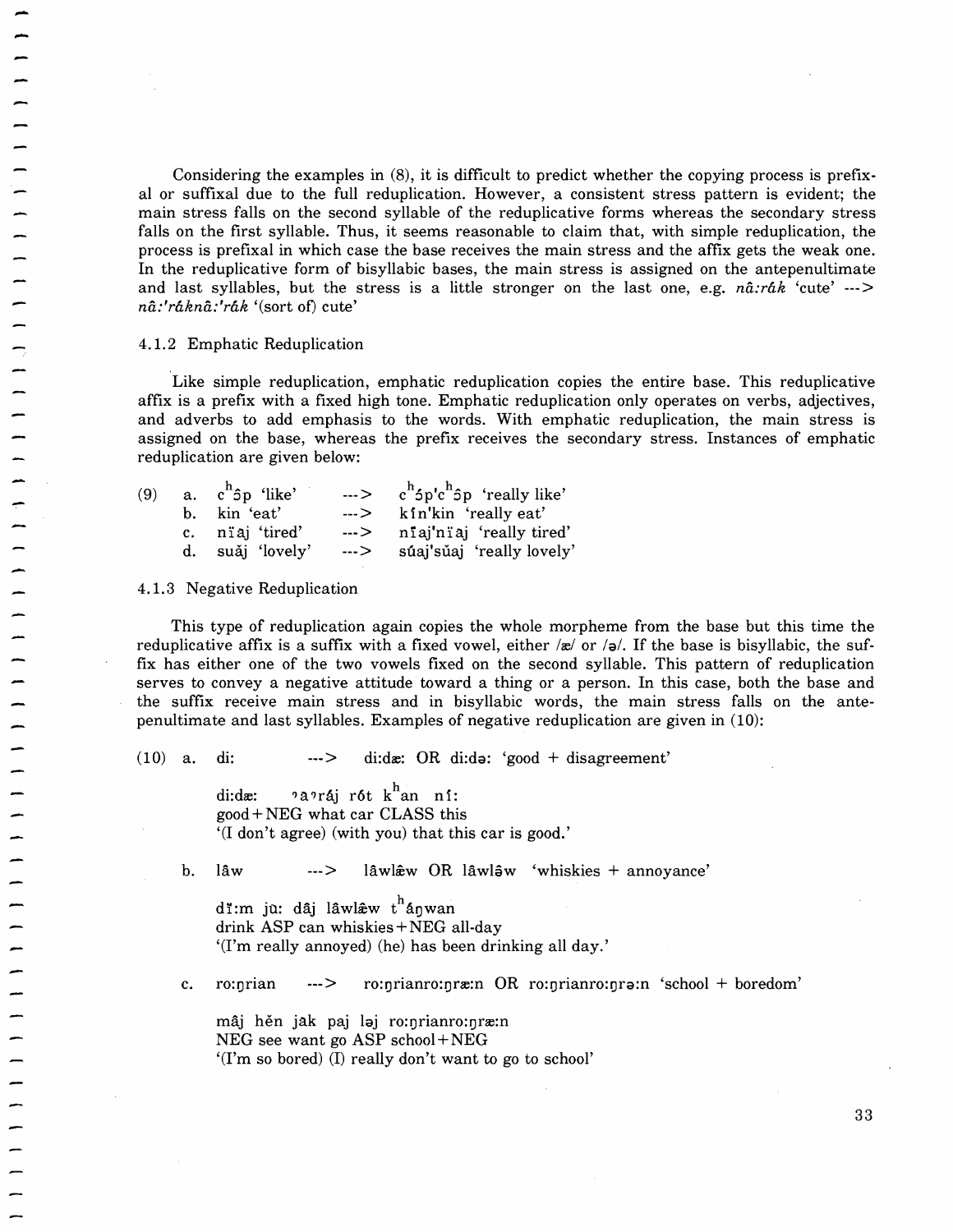# 4.1.4 Evocative Reduplication

Like negative reduplication, evocative reduplication is a suffix copy of the phonological word base. The process is called 'evocative' because it adds a sense of expressiveness and rhythmic melody to the words. With evocative reduplication, the main stress falls on both the base and the suffix. If the base is bisyllabic, the resulting forms of reduplicative words will have the main stress fall on every syllable. The suffix has a particular vowel pattern fixed in it, as provided in (11):<br>
(11) Vowel Patterni fall on every syllable. The suffix has a particular vowel pattern fixed in it, as provided in (11): Example all properties and the properties of the properties of the With evocative' because it adds a sense of e<br>
With evocative reduplication, the main stress fa<br>
bisyllabic, the resulting forms of reduplicative<br>
uble. Th s on both<br>ords will<br>ed in it, a

(11) Vowel Patterning

|                  | s. while evocative reduplication, the main stress is<br>is bisyllabic, the resulting forms of reduplicative<br>llable. The suffix has a particular vowel pattern fi |    |  |
|------------------|---------------------------------------------------------------------------------------------------------------------------------------------------------------------|----|--|
| Vowel Patterning |                                                                                                                                                                     |    |  |
|                  |                                                                                                                                                                     | 11 |  |
| е                | ə                                                                                                                                                                   | ິ  |  |
| æ                | a                                                                                                                                                                   |    |  |

Instances of evocative reduplication are shown below:<sup>4</sup>

| (12) | a.          | tûn                | --->          | tûntîn 'sprightly'                                       |
|------|-------------|--------------------|---------------|----------------------------------------------------------|
|      | b.          | $s$ up             | $\rightarrow$ | supsip 'gossip'                                          |
|      | $c_{\cdot}$ | sa'dûn             | >             | sa <sup>2</sup> dûnsa <sup>2</sup> dîn 'flinging manner' |
|      | d.          | j6:                | $\rightarrow$ | jó: jé: 'leaning to one side or the other'               |
|      | e.          | 20:n               | $\rightarrow$ |                                                          |
|      | f.          | t3 º               | $\rightarrow$ | $t3$ <sup>2</sup> ta <sup>2</sup> 'totteringly'          |
|      | g.          | mom                | $\rightarrow$ | mommæm 'dirty'                                           |
|      | h.          | $p^{\text{II}}$ im | $\ldots$      | $p^n$ imp <sup>n</sup> am 'mumblingly'                   |
|      | i.          | $j\hat{i}:t$       | $\rightarrow$ | jî:tjât 'slowly'                                         |
|      | j.          | kajik              | >             | ka ?jikka ?ják 'unstill'                                 |

Having laid out the types of reduplication in Thai, I will now turn to the analysis of each type using the Prosodic Morphology of McCarthy and Prince.

#### 4.2 The Analysis of Thai Reduplication

In Thai, the base or the prosodic unit which is available for reduplication is prosodically circumscribed as a phonological word. The analysis of each type of reduplication is offered below:

# 4.2.1 Simple Reduplication

The application of Prosodic Morphology to simple reduplication is very uncomplicated. Since the target of copying process is an entire phonological word, then all elements within the word, including tones, will be copied on to a new plane. Because the process is prefixal, the word temp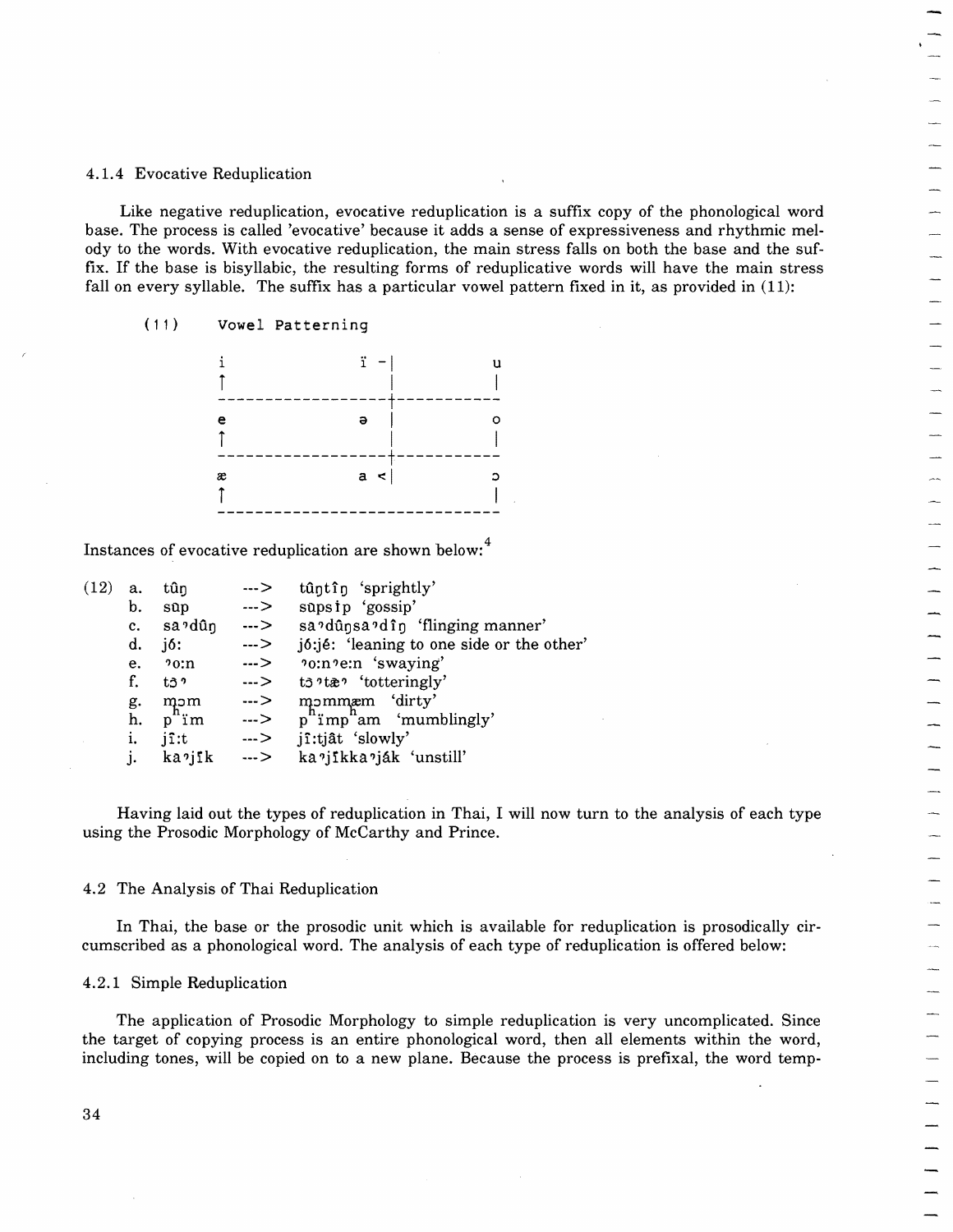late is attached to the left edge of the base which has been defined as a phonological word. This is illustrated in (13) which is a monosyllabic word and (14) which is a bisyllabic word:



(14) nâ: rák 'cute' ---> nâ: ráknâ: rák ' (sort of) cute'



4.2.2 Emphatic Reduplication

-<br>-<br>--<br>-<br>--'

-<br>-<br>-

-<br>-<br>-

-<br>-<br>-

-<br>-<br>-

—<br>—<br>— -<br>-<br>-

—<br>-<br>-

-<br>-<br>-

As in simple reduplication, the target of the copying process of emphatic reduplication is a phonological word and the reduplicative template is prefixed to the base, as shown in (15) and (16). This time, however, the mid tone in *kin* in (15) and the rising tone in *suaj* in (16) are overwritten by a high tone. The high tone then associates with the vowel of the word template and the mid and rising tones are subsequently delinked.

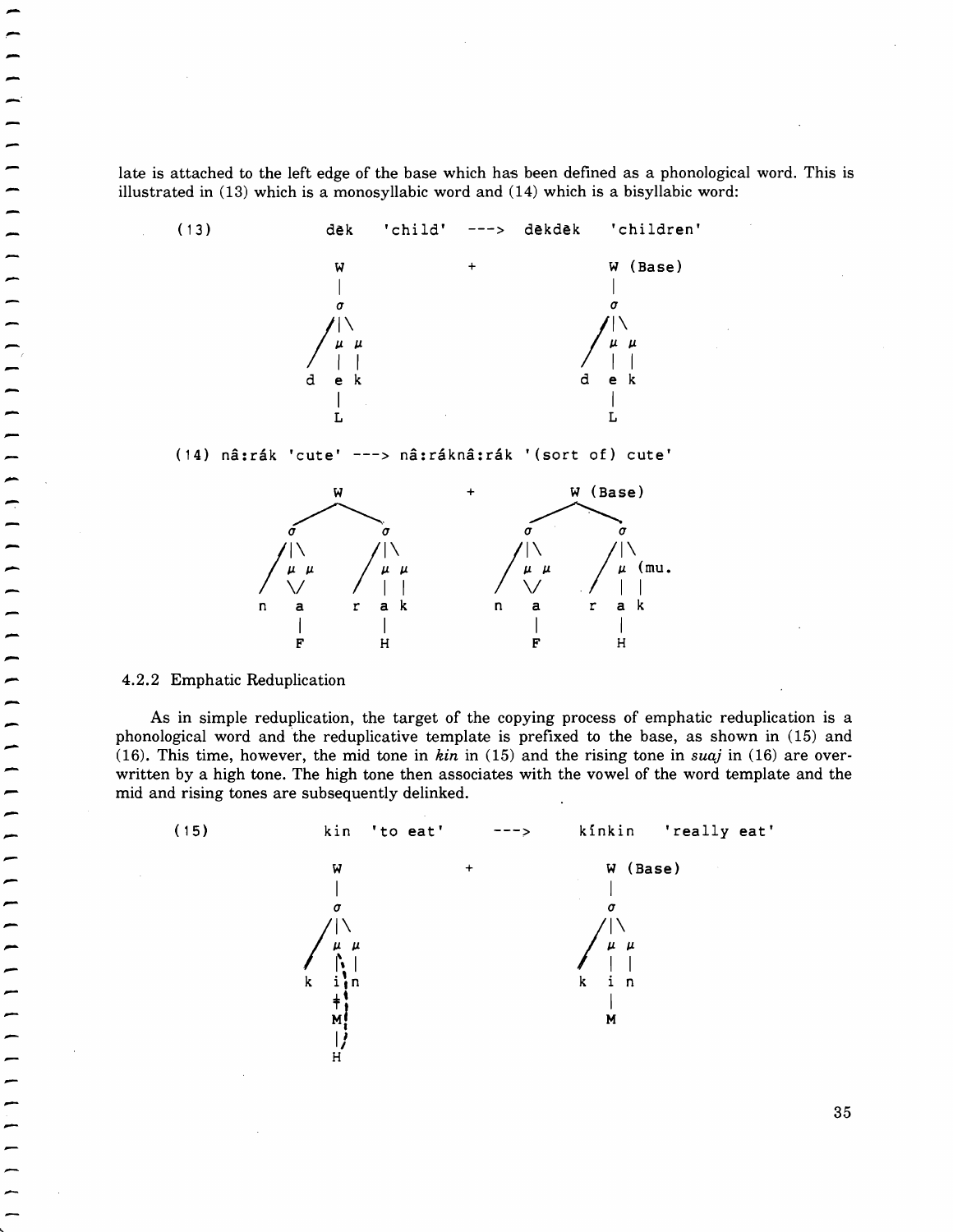$(16)$  suaj 'lovely' ---> suajsuaj 'really lovely'



4.2.3 Negative Reduplication

The target of the copying process for negative reduplication is also a whole phonological word. Since the process is suffixal, the reduplicative template is attached to the right edge of the base, as shown in (17) and (18). Moreover, the template has either  $\alpha$  or  $\beta$  fixed in it, and thus, either one of the two vowels overwrite  $\frac{1}{i}$  in di: in (17) and  $\frac{1}{i}$  in  $\frac{1}{i}$  in  $\frac{1}{i}$  in  $\frac{1}{i}$  in (18). Then the template melody /x/ associates with the vowel on the skeletal tier and the /i/ and /ia/ are next delinked.

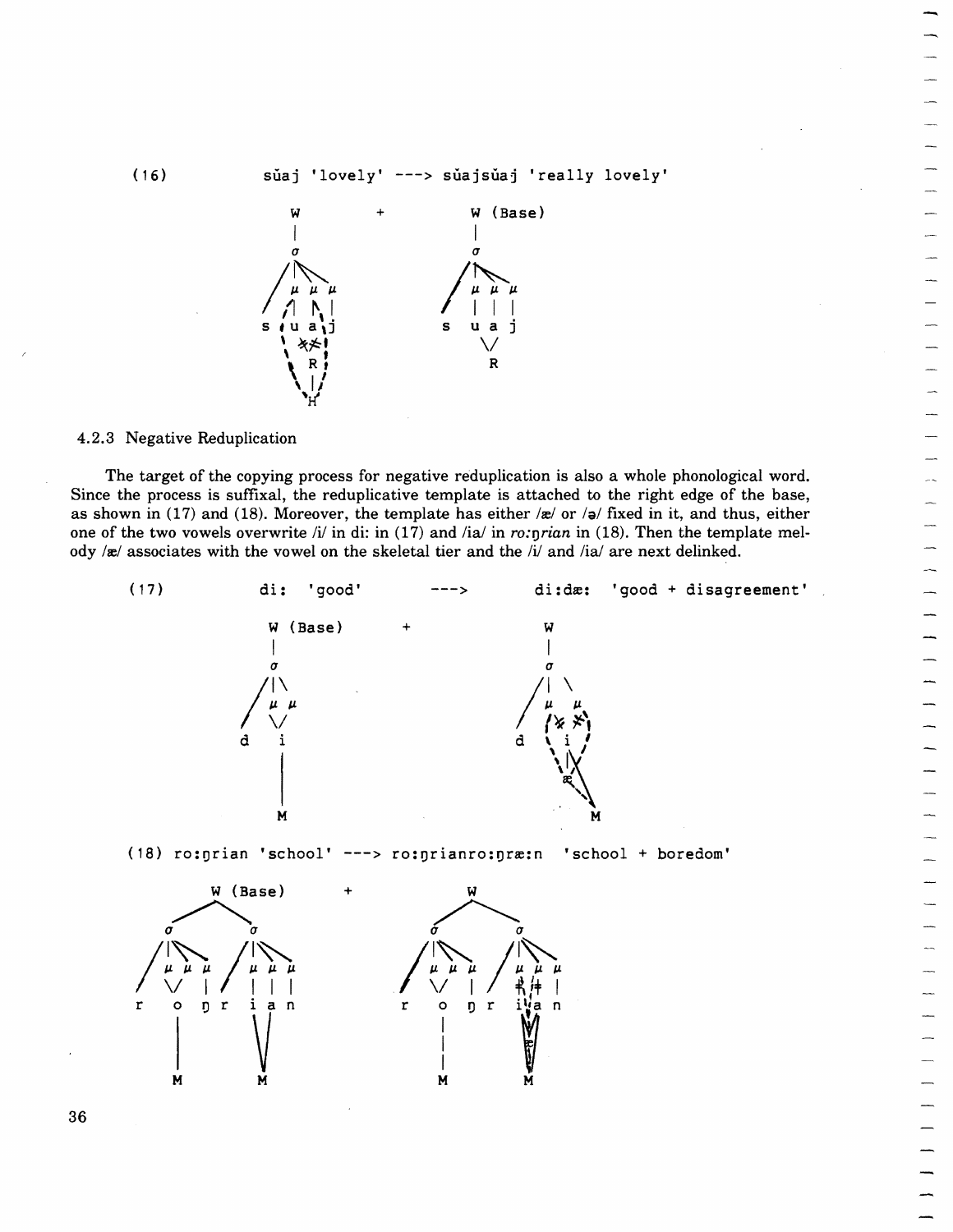### 4.2.4 Evocative Reduplication

Like other types of reduplication, the target of evocative reduplication is a phonological word Like other types of reduplication, the target of evocative reduplication is a phonological word<br>and the reduplicative template is prefixed to the base. As (19) illustrates, /u/ in the suffixed temp-<br>late is overwritten by template and the  $/u$  is again delinked. This works the same way with other vowel correspondences like o-e,  $i$ -a, and  $i$ - $x$  where the former will be overwritten by the latter.



#### ,... 5.0 CONCLUSION

-<br>-<br>-

"....

|<br>|<br>| -

In this paper, I have shown that various types of reduplication in Thai can be accounted for by employing the theory of Prosodic Morphology proposed by McCarthy and Prince (1986). Since all the kinds of reduplication that have been recognized so far result from full copying, it will be interesting to find out whether there are other types of reduplication that exhibit partial copying. If there were, then it would be challenging to explore if this framework could also account for par tial reduplication. These questions will need further research.

# ,..... NOTES

- 1 I represent stop phonemes in final position with  $/p$  t k. Since phonemes are always pronounced unreleased finally, all stops are neutralized, and therefore, there is no way we can tell whether voiced and aspirated stops can occur as codas.
- 2 This structure represents the X-Theory. In the CV-theory, on the other hand, the X slots are replaced by the Cs and the Vs.
- 3 There are cases where nouns undergoing simple reduplication function as adjectives. These adjectival nouns then exhibit the same meaning as adjectives do, which is generality, e.g.,

man 'grease' ---> manman 'greasy' chăn mâj c<sup>h</sup>op kin k<sup>h</sup>ỏ:ŋ manman I NEG like eat thing greasy 'I don't like to eat greasy things'